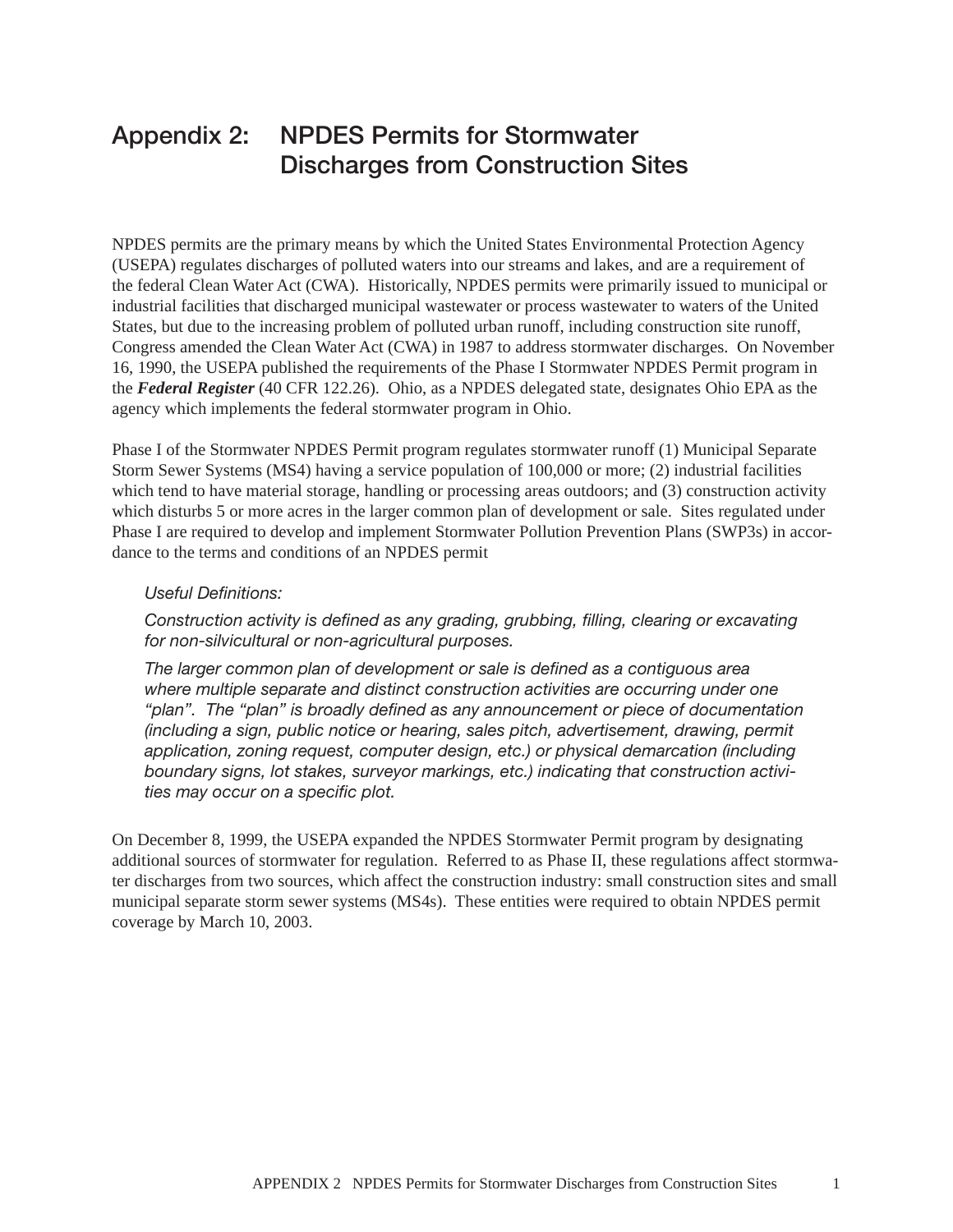# Ohio EPA Construction Site Program

Under Phase I, stormwater runoff from large construction sites, disturbing 5 acres or more in the larger common plan of development or sale, were required to comply with the terms and conditions of an NPDES permit. Under Phase II, small construction sites must also comply with the terms and conditions of an NPDES permit. Small construction sites are defined as those that disturb between 1 and 5 acres in the larger common plan of development or sale. Thus, in essence, all non-silvicultural or non-agricultural construction activities, which disturb 1 or more acres in the larger common plan of development or sale, are required to comply with an NPDES permit after March 10, 2003. The only small construction activity, which is exempted under Phase II, is routine ditch or stormwater facility maintenance that will restore the original grade or capacity. Stormwater or ditch maintenance disturbing 5 or more acres would require NPDES permit coverage. NPDES permit requirements apply to all construction activities throughout the State of Ohio, regardless of whether they are within an area served by a phase II municipal separate storm sewer system

or not.

Phase II provides for permit waivers for small construction activity only (1 to 5 acres in the larger common plan of development or sale). A waiver can be obtained if either:

- The rainfall erosivity factor ("R" in the Revised Universal Soil Loss Equation RUSLE) is less than five (5) during the period when the construction activity will occur. "R" varies depending on geographic location and is dependent on the time of year that construction activities will occur and the amount of time a site will be left bare. Data for Ohio indicates that to qualify for this waiver, construction activities will have to be conducted between November and March and must be initiated, completed and stabilized within a three-week time period. As such, it is not expected that many, if any, development sites in Ohio will qualify for this waiver. Appendix A of the Ohio EPA General Stormwater NPDES Permit for Construction Activities provides the worksheets for calculating the R Factor for a specific project. It can be obtained from Ohio EPA or can be downloaded from the following website: *http://www.epa.state.oh.us/dsw/storm/index.html*
- Or, construction will occur within an area where controls are not needed based on a Total Maximum Daily Load (TMDL), or equivalent study, for the local waterbody. TMDLs are being developed for all impaired watersheds in Ohio and should be completed by 2015. TMDL is a method of allocating pollutants amongst the various sources of pollutants such that the receiving stream will meet water quality standards. To see if a TMDL has been completed for a waterbody of interest, contact the Ohio EPA. See the following website: *http://www.epa.state.oh.us/dsw/tmdl/.*

If you feel that your site qualifies for a waiver, a permit waiver form must be submitted to Ohio EPA. However, be aware that local ordinances may still require that you obtain a permit from local authorities even if you qualify for a waiver from Ohio EPA.

# Requirements of the General Stormwater NPDES Permit for Construction

The NPDES stormwater permit program is largely administered via general permits developed to cover an entire industry or portion of an industry, such that all sites within that sector have the same requirements. Coverage under the Ohio EPA General Stormwater NPDES Permit for Construction Activities is obtained by filing a Notice of Intent (NOI). A site vicinity map on 8.5˝ x 11˝ paper with the boundaries of the area intended to be covered by the NPDES permit must accompany the NOI. The NOI and all other forms associated with the NPDES permit program can be obtained from the Ohio EPA, or downloaded from their website at: *http://www.epa.state.oh.us/dsw/storm/index.html.* By filing an NOI, a developer or site operator is certifying that they have developed a Stormwater Pollution Prevention Plan (SWP3) and will comply with the requirements of the NPDES permit.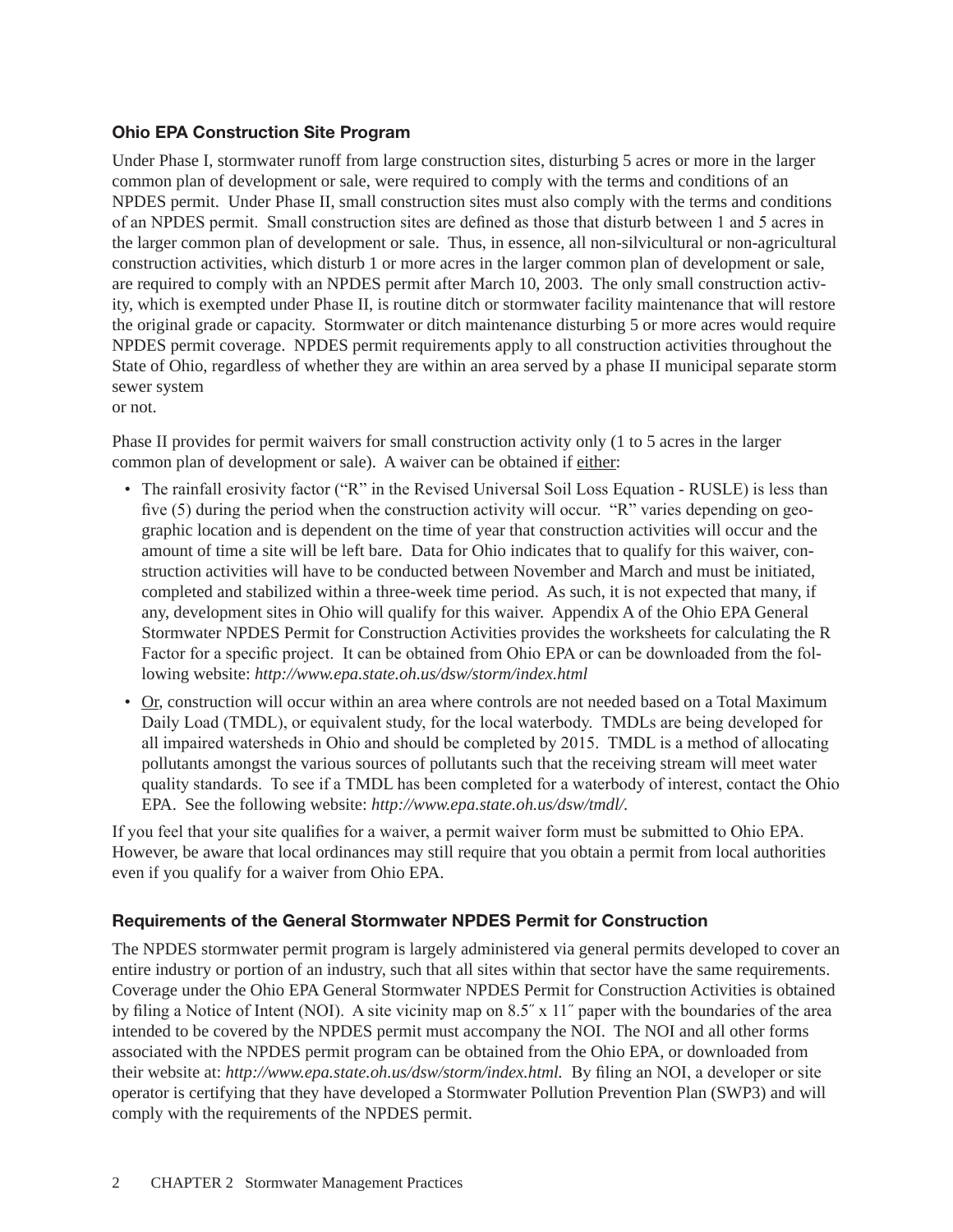The requirements of the Ohio EPA General Stormwater NPDES Permit for Construction Activities are summarized below. However, be aware that the Director of Ohio EPA has the authority to deny coverage under the general permit and require coverage under an individual permit for sensitive development sites or for chronically non-compliant developers. Under an individual permit, site-specific requirements may be more stringent than those found in the general permit and may include runoff monitoring criteria and pollutant discharge limits. Some watershed areas, such as the Big Darby Creek, may have different NPDES general permits with greater requirements, such as additional pollution or hydrologic controls or stormwater pollution prevention plan requirements. In any case, you are encouraged to consult the Ohio EPA, Division of Surface Water for the latest NPDES general permits information, copies can be downloaded from their website at *www.epa.state.oh.us/dsw/permits/gpfact.html.* 

## Administrative Requirements

File the NOI with Ohio EPA at least 21 days prior to the start of any construction activities.

If project is within an urbanized area (UA) or area where there is local approval of sediment and erosion control plans, a copy of the NOI must also be submitted to the local approving agency.

No construction activities may begin until you receive a Director's Authorization letter granting coverage under the NPDES permit.

A copy of the NOI, Director's Authorization letter and stormwater pollution prevention plan (SWP3) must be kept on site during working hours.

SWP3 must be developed prior to the initiation of construction activities.

A copy of the SWP3 must be made available to Ohio EPA, MS4 operator or local agency responsible for reviewing and approving such plans within 10 days of written request.

Amend the SWP3 whenever there is a change in site design, construction, operation or maintenance that requires the installation of best management practices (BMPs) or modifications to existing BMPs.

While the SWP3 is not typically submitted to Ohio EPA at the time the NOI is filed. Ohio EPA may review the SWP3 at any time. If Ohio EPA requests changes to the SWP3 in writing, they must be made within 7 days of the request.

Maintain a written document acknowledging understanding of the SWP3 and responsibilities under the plan signed by all contractors and subcontractors involved in the implementation of the SWP3.

## Requirements Regarding Erosion Controls

BMPs, which preserve the existing natural site condition as much as feasible are required to be utilized in the SWP3, such as phased construction to minimize land disturbed at any one time, preserving riparian areas and leaving existing vegetation in place for as long as possible.

Stabilization of disturbed areas must be initiated within 7 days of reaching final grade.

Areas within 50 feet of a stream (including intermittent streams) must be stabilized within 2 days of the most recent disturbance.

Temporary stabilization of disturbed areas that will be reworked, but not for 21 days or more from the date they were last disturbed, must be initiated within 7 days of last disturbance.

Disturbed areas intended to be left idle over winter must be stabilized prior to the onset of winter weather, i.e., sustained snow cover or frozen ground conditions.

Special measures must be taken as necessary to stabilize drainage channels and stormwater outfalls.

Runoff must be diverted away from disturbed areas and steep slopes wherever practicable.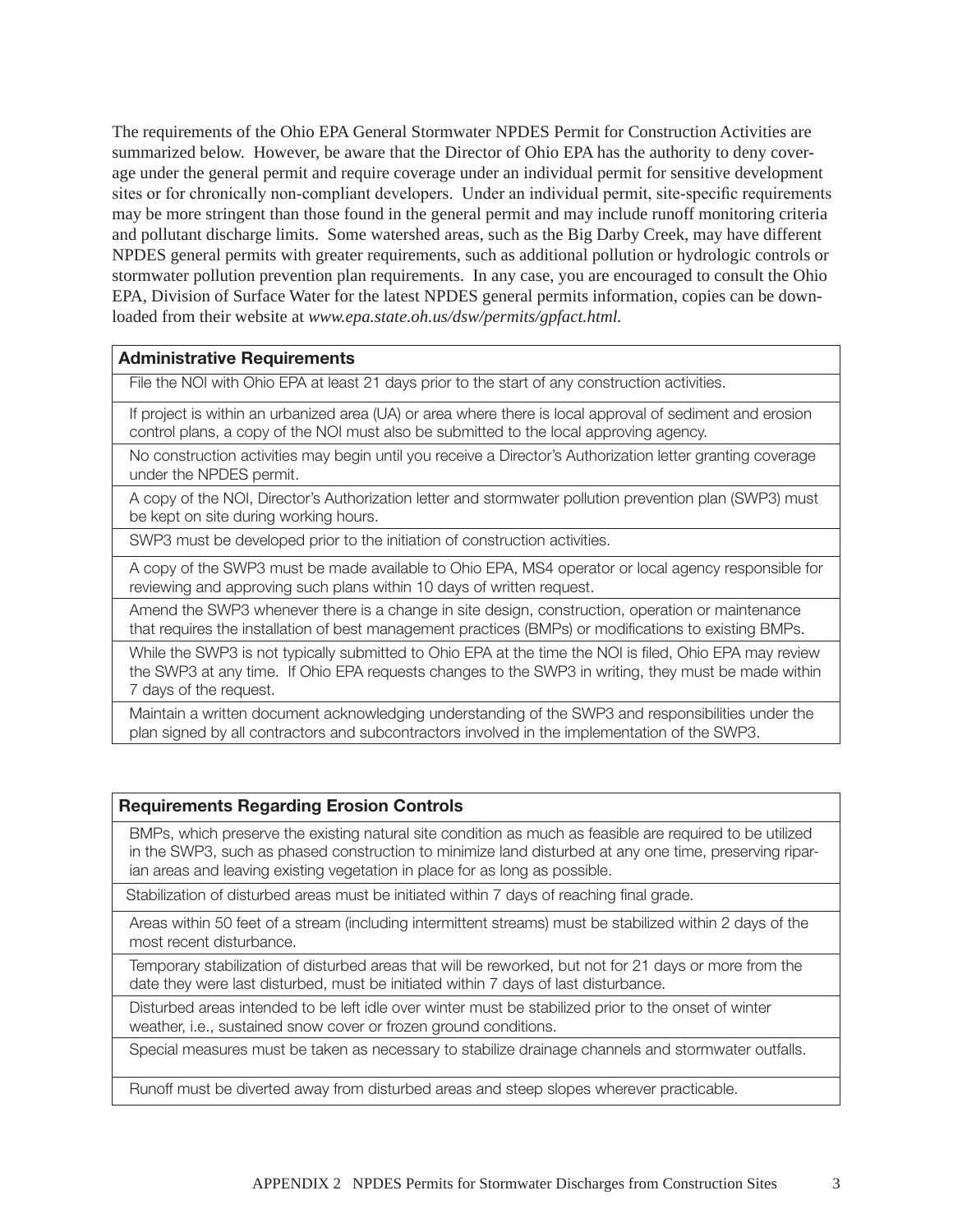# Requirements Regarding Sediment Controls

Plan sediment controls for any area that will remain disturbed for 14 days or longer.

Sediment controls must pond runoff in order to be considered functional.

Sediment ponds (including temporarily modified permanent ponds) and perimeter sediment barriers must be installed as the first step of grading and within 7 days from the start of grubbing and remain functional until all upslope development areas are restabilized.

Sediment ponds must be utilized to control concentrated flows of runoff.

Sediment ponds must be implemented for all common drainage areas with 10 or more acres disturbed at one time and whenever the capacity of sediment barriers is exceeded.

Sediment ponds must provide a minimum storage volume of 67 cubic yards per acre of total contributing drainage area.

The length-to-width ratio between the inlet(s) and outlet(s) of sediment ponds must be 2:1 or longer. Baffles must be implemented to provide this ratio if the pond cannot be configured to do so.

Sediment ponds cannot be deeper than 5 feet.

No structural sediment controls may be located in a stream. As such, permanent storm water basins located "in-line" with a stream may not be utilized as a sediment pond. Sediment barriers may not be placed across stream channels.

Sediment barriers, such as silt fence or diversions, must be implemented to prevent silt from entering water resources that run through the property.

Sediment barriers must be implemented to protect adjacent properties.

Silt fence is only allowed to be used to control sheet flow runoff from limited drainage areas. The permissible drainage area per 100 linear feet of silt fence is dependent on the slope but is no more than 0.5 acre. Silt fence can not be used to control drainage areas with a slope of greater than 50%.

No more than 10 acres may drain to a diversion.

Inlet protection must be implemented to prevent sediment from entering the storm drain system, unless that system discharges to a sediment pond.

# Requirements for Controls of Other Wastes

No solid or liquid waste, including building materials or their packaging, shall be discharged in stormwater runoff.

Concrete trucks are not permitted to wash out directly into storm sewers, streams or drainage channels.

Off-site tracking of sediments by construction vehicles must be minimized.

Waste disposal via open burning is prohibited where not permitted under the State of Ohio opening burning laws.

Contaminated soils or soils where construction site chemicals have been spilled must be removed from the site and disposed of in accordance with federal, state and local regulations.

Stormwater that comes in contact with contaminated soils, or solid & industrial waste must be collected and disposed of as a wastewater.

Fuel tanks and drums or other containers holding construction site chemicals must be stored within a diked area.

Sediment-laden trench or groundwater must pass through a sediment-settling pond, or be dewatered in place using a sump pit, filter bag or other comparable method, prior to being discharged from the site.

Trench and ground water free from sediment or other pollutants may be discharged without treatment, provided this water does not become pollutant-laden by traversing over disturbed soils or other pollutant sources.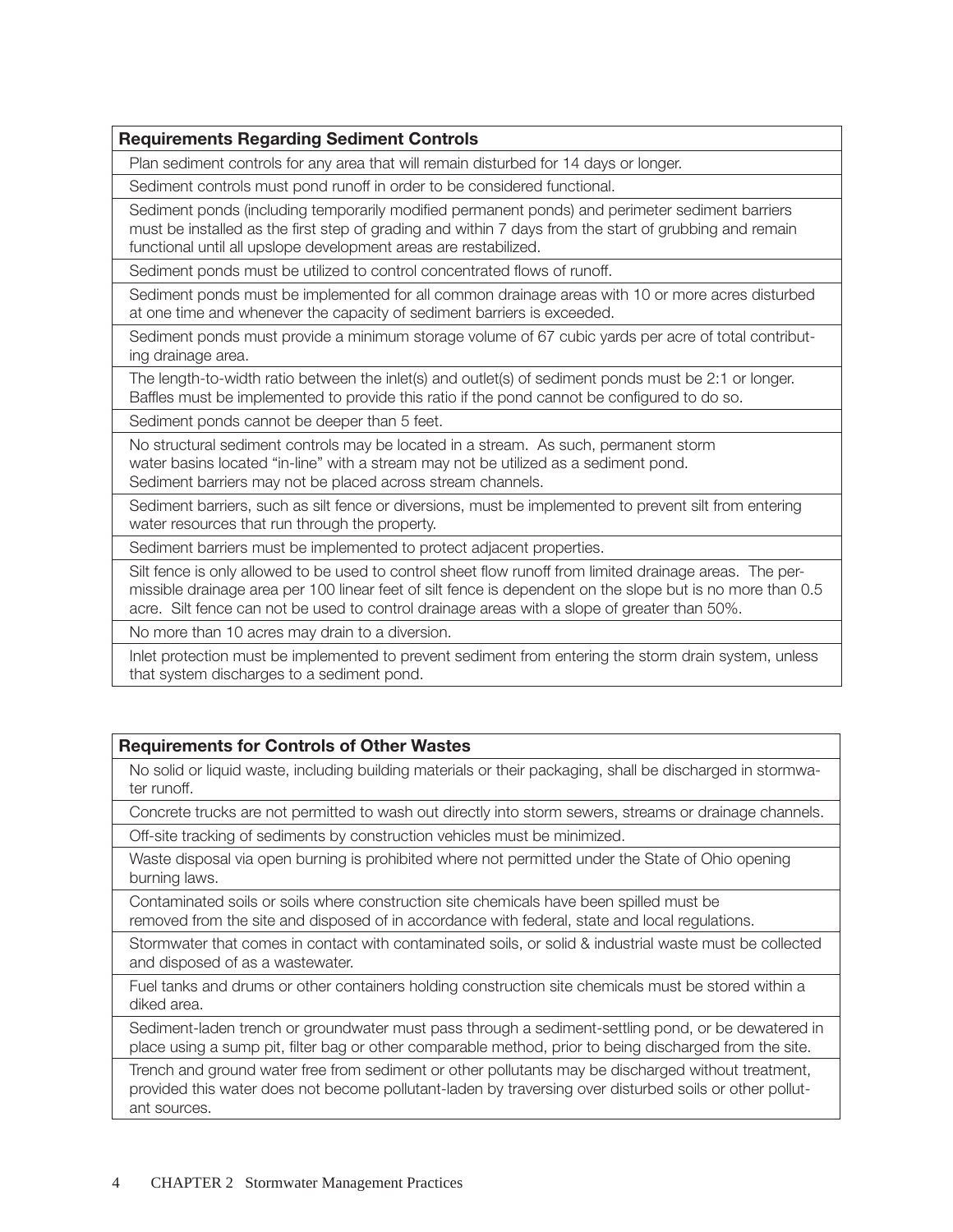## Requirements for Post-Construction Stormwater Management

Describe post-construction BMPs and the technical basis for their selection. The rationale must address impacts on stream channel and floodplain morphology, hydrology and water quality. A mix of structural and non-structural BMPs should be chosen whenever possible.

The SWP3 must contain detail drawings for all structural post-construction BMPs.

An operating and maintenance plan for all structural post-construction BMPs must be developed by the permittee and presented to the post-construction site operator prior to termination of NPDES permit coverage. Maintenance plans must include measures for disposing of the pollutants that collect within the BMPs.

Structural post-construction BMPs are required for all projects that disturb 5 or more acres in the larger common plan of development or sale. Structural post-construction BMPs must be designed to capture and treat the Water Quality Volume (VWQ) plus an additional 20% of the VWQ.

Redevelopment projects are required to either reduce the existing, pre-construction impervious area of the site by 20% or capture and treat 20% of VWQ.

Linear projects, which do not creation new impervious surfaces, are exempt from post-construction storm- water management requirements, although they minimize the number and width of stream crossings.

The NPDES permit also places requirements on the maintenance of BMPs and requires an on-going evaluation of the site to assure compliance with the NPDES permit.

#### Maintenance Requirements

All BMPs must be maintained in a functional condition until all upslope areas they control are permanently restabilized.

Qualified personnel (provided by the developer) must inspect all BMPs at least once every 7 days and within 24 hours of a 0.5" or greater rainfall within any 24-hour period and determine if the SWP3 has been properly implemented.

Written reports summarizing inspection results must be made available upon request. Reports must include: date of inspection, name and qualifications of the inspector, weather conditions, locations where in-stream or off-site sedimentation was observed, locations of BMPs needing maintenance, locations of BMPs failing to operate correctly or provide adequate protection, or location of areas in need of additional BMPs not in place at the time of inspection.

The reports must identify incidences of non-compliance with the NPDES permit. Where a report does not identify incidences of non-compliance, the report must contain a certification that the site is in compliance at the time of inspection.

Maintenance or repair of BMPs must be completed within 3 days of the date of the inspection that revealed they were deficient. For sediment ponds, repair or maintenance is required within 10 days of the date of the inspection.

When inspections reveal that a BMP is not effective and that another, more appropriate BMP is required, the SWP3 must be amended and the more appropriate BMP must be installed within 10 days of the inspection that revealed the deficiency.

When the inspection reveals that a BMP depicted on the SWP3 has not been installed, but is required to provide adequate control at the site, it must be installed prior to the next storm event, which produces runoff, but in no case later than 10 days from the date of inspection, which revealed the deficiency.

The reports must be maintained for three (3) years following the submittal of a Notice of Termination.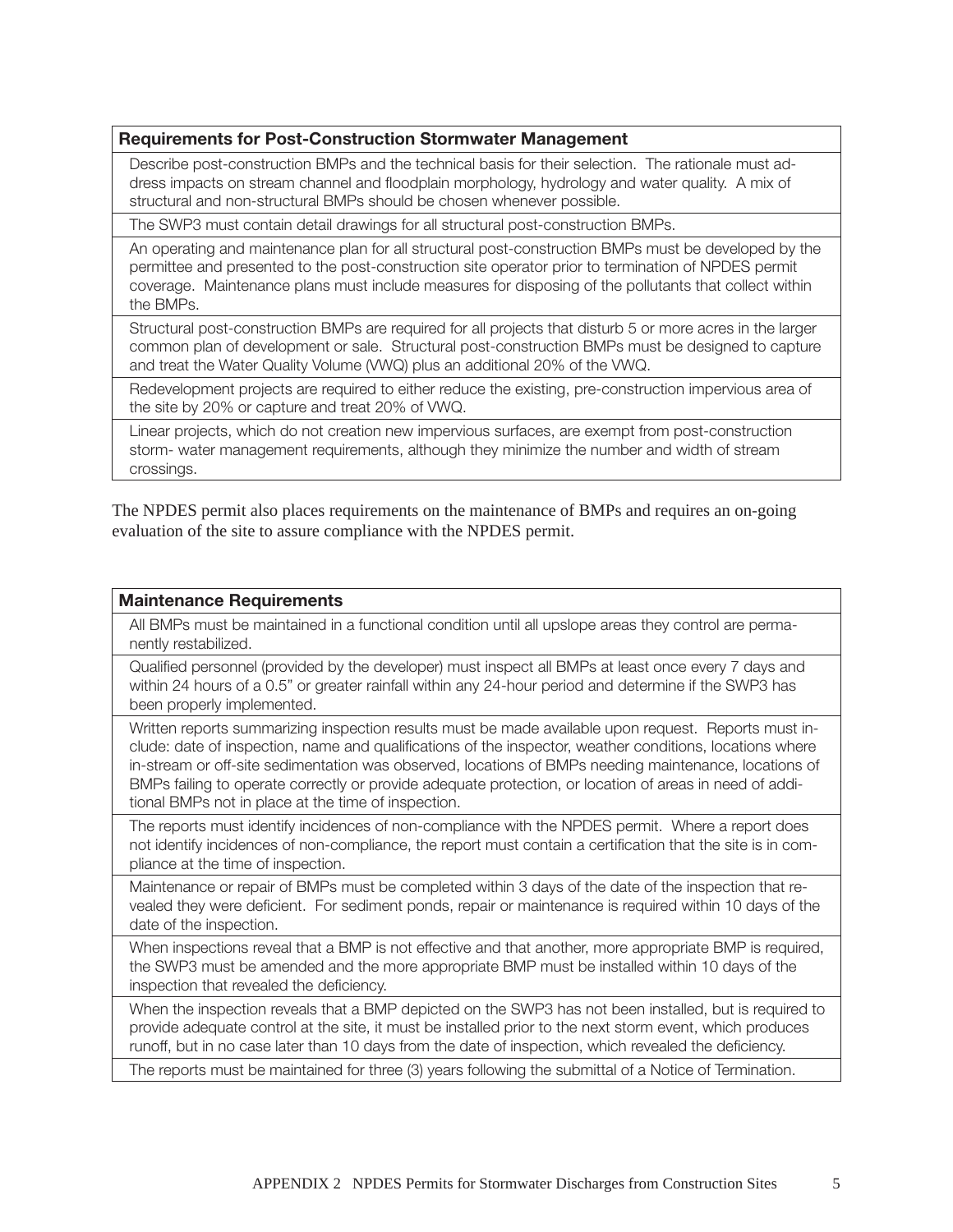## Permit Closure Requirements

Once a site reaches final stabilization and construction activities have ceased, NPDES permit coverage is terminated by filing a notice of termination (NOT). The NOT must be filed within 45 days of reaching final stabilization.

Final stabilization is defined as establishing a vegetative ground cover of at least 70% growth density, or other means of permanent stabilization, over the entire area disturbed by construction activities.

Final stabilization also requires that all temporary sediment and erosion controls be removed from the property and all sediment that was trapped by those controls to be permanently stabilized to prevent further erosion.

# Stormwater Pollution Prevention Plans (SWP3s)

The selection of Best Management Practices (BMPs) within the SWP3 must follow the recommendations in this manual or other accepted BMP standards manual acceptable to Ohio EPA. Typically, a SWP3 is a combination of a narrative, drawings, plan notes and inspection reports. A SWP3 must provide BMPs for (1) sediment and erosion control, (2) controls for pollutants other than sediments, and (3) post-construction stormwater management. The SWP3 is not complete until all three areas have been addressed. The SWP3 must contain the following information:

| <b>Narrative Information</b>                                                                                                                                                                       |
|----------------------------------------------------------------------------------------------------------------------------------------------------------------------------------------------------|
| Description of the nature and type of construction activity, which will occur.                                                                                                                     |
| Total site area (acres) and site area expected to undergo construction activities (acres).                                                                                                         |
| Runoff coefficients for the pre-construction and post-construction condition of the site.                                                                                                          |
| The impervious area (acres) created as a result of development, including impervious areas<br>created by others within the development.                                                            |
| The percent imperviousness created as a result of development.                                                                                                                                     |
| Describe prior land uses including special considerations to be addressed as a result of those prior land<br>uses. Include any existing data describing soils or quality of stormwater discharges. |
| Implementation schedule, which coordinates major construction operations with the implementation of<br>erosion, sediment and stormwater management controls or operations.                         |
| Name and location of immediate receiving stream(s) or surface water(s) and the subsequent named<br>receiving water(s).                                                                             |
| Describe post-construction stormwater practices.                                                                                                                                                   |
| Inspection reports as required the NPDES permit (see subsection titled Maintenance Requirements<br>above).                                                                                         |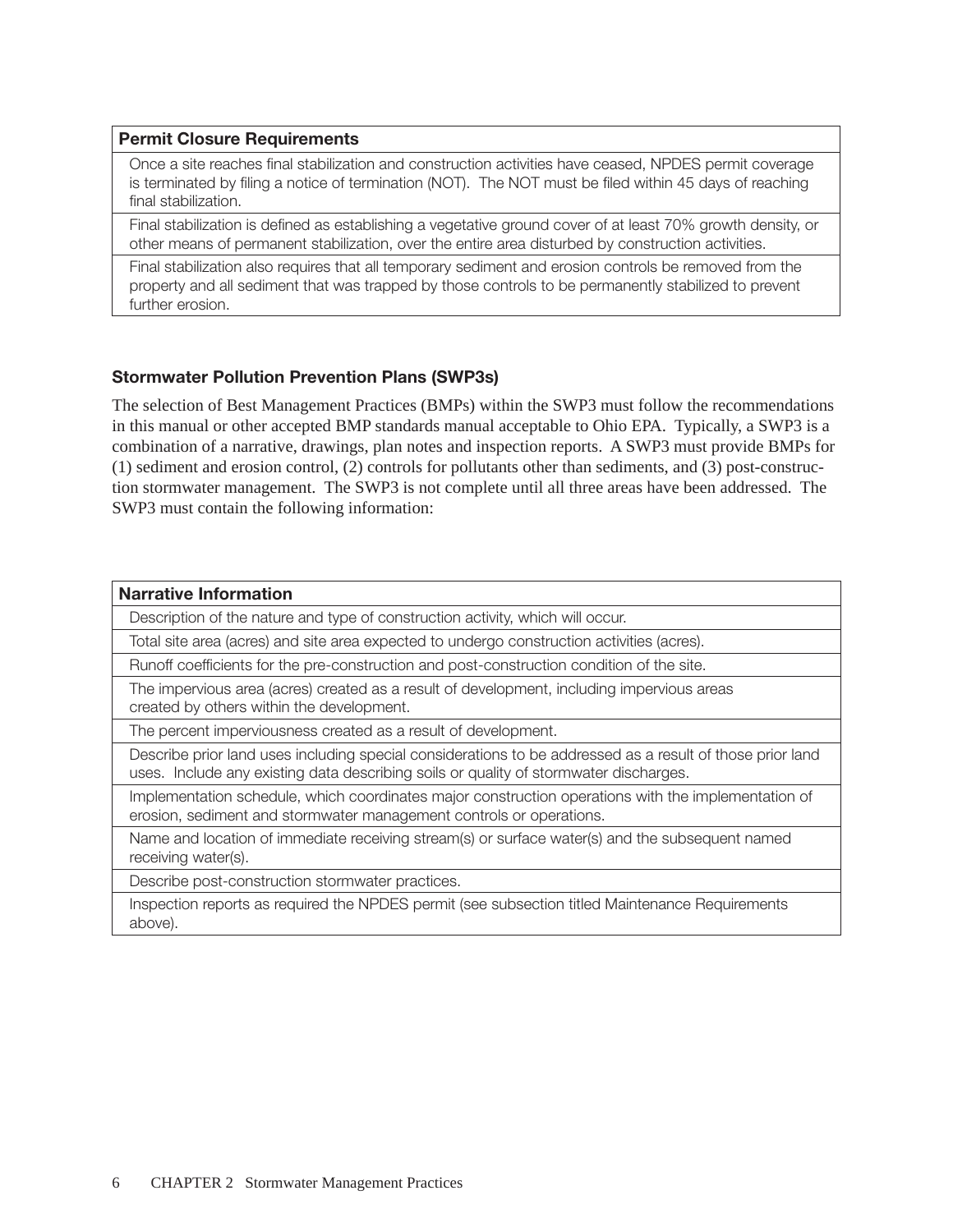| <b>Pictorial Information</b>                                                                                                                                                             |
|------------------------------------------------------------------------------------------------------------------------------------------------------------------------------------------|
| Site vicinity map                                                                                                                                                                        |
| Limits of earth-disturbing activity, including areas used for borrow or spoil.                                                                                                           |
| Soil types for all areas of the site, including locations of unstable or highly erodible soils and depth to<br>bedrock.                                                                  |
| Existing/proposed contours, including a delineation of drainage watersheds expected during and after<br>major grading activities as well as the size of each drainage watershed (acres). |
| Location of surface waters on or within 200 feet of the site, including springs, wetlands, streams, lakes,<br>etc.                                                                       |
| Existing and planned locations of buildings, roads, parking facilities and utilities.                                                                                                    |
| Location of erosion control measures (e.g. seeding, matting, rip rap, and mulching) and areas likely to<br>require temporary stabilization during the course of site development.        |
| Location of sediment ponds, including stormwater management ponds used for the purpose of sedi-<br>ment control. Note the storage volumes (yd3) and drainage areas (ac).                 |
| Location of post-construction stormwater practices                                                                                                                                       |
| Areas designated for storage or disposal of solid, sanitary and toxic wastes, including<br>dumpster areas, areas designated for cement truck washout and vehicle fueling.                |
| Location of designated construction entrances where vehicles will access the site.                                                                                                       |
| Location of any in-stream activities including stream crossings.                                                                                                                         |
| Detail drawings and specifications for all sediment and erosion controls and post-<br>construction stormwater management practices.                                                      |

Engineers and SWP3 designers have the flexibility to present this information in a wide variety of formats. However the SWP3 should contain all the information necessary for contractors to fully implement the practices in timely way. All of this information should not be crowded onto one page of the plans, which will make it difficult to read and understand. The SWP3 informs the contractor what practices to install, when to install them, where to install them, how to build them correctly and how they shall be maintained. As such, proper plans coordinate the required practices with the various stages or phases of construction.

When designing a SWP3, it is important to produce a document that incorporates effective stormwater strategy with the site development. The needs of construction and the requirements for environmental protection are not mutually exclusive. Proper planning is the key to this challenging task. In particular, the SWP3 not only specifies the practices used while the site is under construction, but also assures that the post-construction stormwater strategy and water resource protection has been integrated into the design of the development. Strategies such as minimizing imperviousness, maintaining or re-establishing naturally vegetated corridor along streams, and stream channel restoration are considered during the planning stage of the development.

Developing a adequate SWP3 requires recognizing that development sites are dynamic, each having unique conditions that may affect development and implementation of practices. The SWP3 must be responsive to the constantly changing topography of the construction site. Because it is difficult for site designers to fully foresee the conditions that will be present on the site, and construction means and methods used by the contractor, the developer, engineer and contractors should review the plans prior to start of construction activities to work out foreseeable issues before earth is disturbed.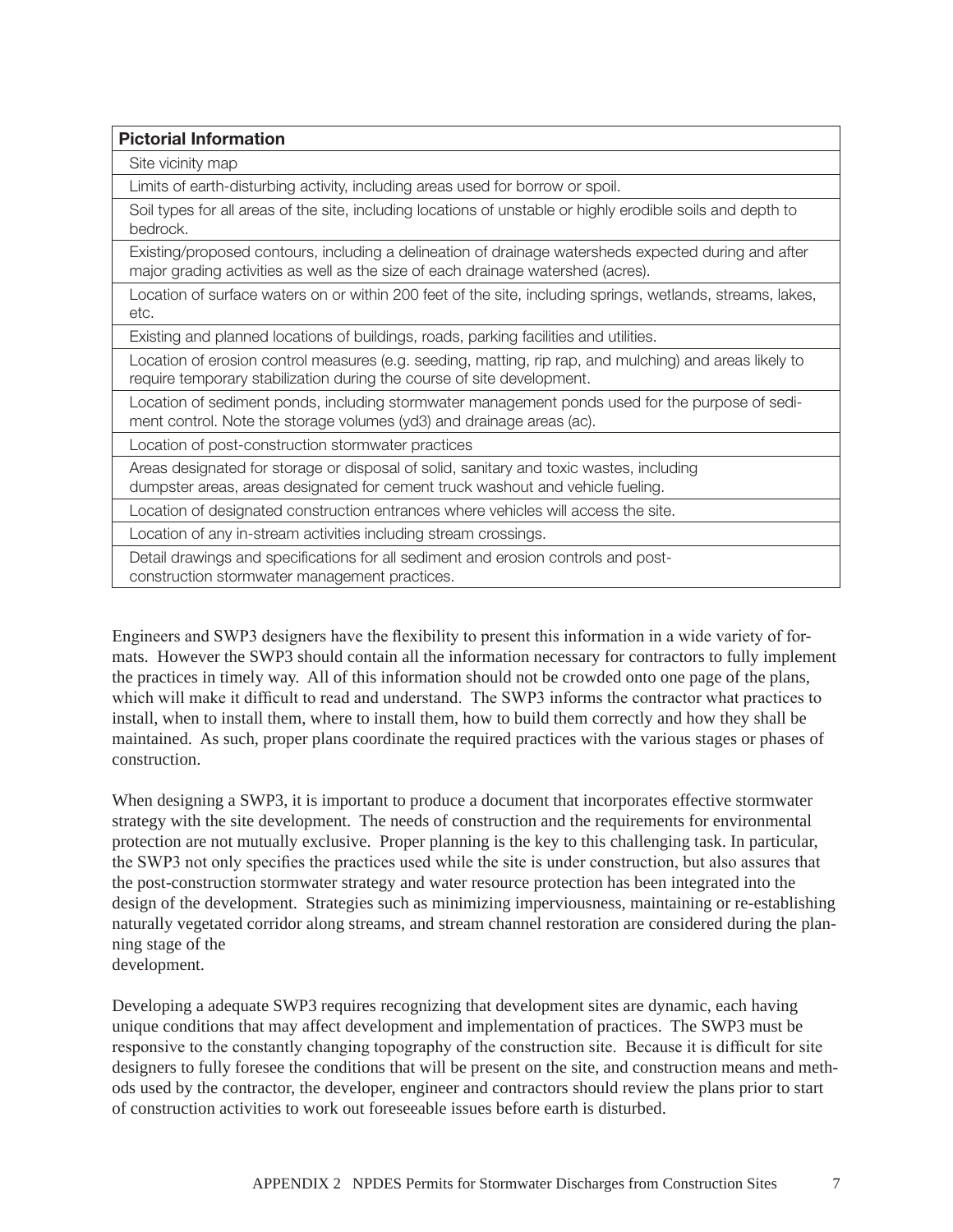# Developments that are Subdivided or Sold in Parcels

The NPDES permit recognizes that developments that are subdivided and sold off in parcels require special considerations. As such, a developer must be aware of the following requirements when dealing with subdivided properties:

- The NPDES permit allows a developer to transfer permit compliance responsibilities to the parties that purchase lots within a development. This is accomplished when the party that purchases the lot files an Individual Lot Notice of Intent with Ohio EPA. That party is now responsible for permit compliance on that lot. Note that this transfer of responsibility is not automatic upon sale. If the developer does not assure that an Individual Lot NOI has been filed, he will retain compliance responsibilities on the lot. There is no fee to file an Individual Lot NOI.
- For subdivided developments where the SWP3 does not call for a centralized sediment control capable of controlling multiple individual lots, a detail drawing of a typical individual lot showing standard individual lot erosion and sediment control practices must be provided in the developer's SWP3.
- The developer's SWP3 and a site map identifying individual lots must be made available to the parties, which purchase lots within the development.
- Permit coverage can be terminated if, and only if, all areas still owned by the developer are at final stabilization and all areas no longer owned by the developer have obtained their own NPDES permit coverage by filing an Individual Lot NOI.

In some cases, a development is sold in whole to another developer or to one large homebuilding company. In these cases, permit transfers are usually a more appropriate means of transferring permit compliance responsibilities. A permit transfer form must be filed with Ohio EPA at least 60 days prior to the proposed transfer date. If a site is sold off in large blocks (but not in whole) to other developers and large homebuilding companies, those other developers or homebuilding companies should file their own Notices of Intent (not Individual Lot NOIs) to cover those blocks. Once all NOIs have been received by Ohio EPA to cover the blocks, the developer should submit a Notice of Termination to terminate his NPDES permit. In both of these cases, the party, which purchases the development or block within the development, should obtain a copy of the original developer's SWP3 and continue to implement it within their area(s), or develop their own SWP3, as appropriate. If you have questions regarding permit transfers or Individual Lot NOIs, contact Ohio EPA.

# Special Considerations Regarding Redevelopment Sites

Prior land use of a site can pose special challenges for the SWP3 designer. Redevelopment sites with prior industrial land use may contain contaminated soils or groundwater, old landfills, underground fuel tanks, abandoned natural gas or oil wells, acid mine drainage, etc. The SWP3 must address these special conditions, which may exist on redevelopment sites. Discharging runoff from these areas is typically not permitted. So, the SWP3 must find ways to keep the runoff on site or provide treatment. In most cases, additional permits must be obtained from the Ohio EPA, the Ohio Department of Natural Resources or the US Army Corps of Engineers to disturb soils within such areas. Ohio EPA may even require an individual NPDES permit for stormwater discharges from the site. When doing a redevelopment, be sure to contact these agencies to determine potential concerns. Due to these concerns, the time for development planning may be significantly longer for a redevelopment project.

Redevelopment sites also typically contain existing drainage systems. Even in cases when the existing system will be removed and replaced with a new one, there is typically a time period during which disturbed soils can enter the old system. The SWP3 designer must assure that practices are in place to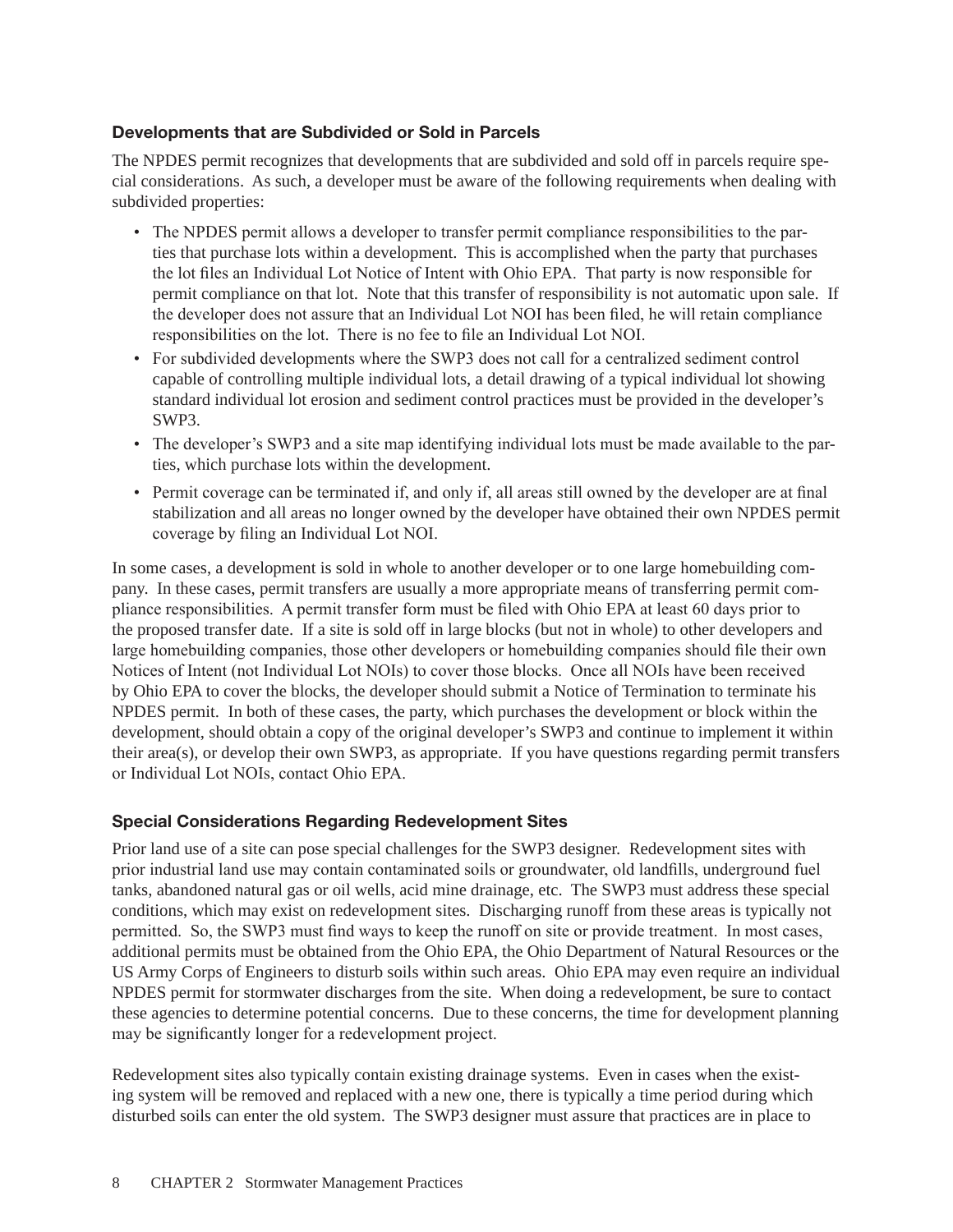control runoff through not only the new system, but the old system until it is no longer functional. Although redevelopment sites may pose special environmental problems, there are many benefits to redeveloping a property, least of which is utilizing the existing infrastructure. Since much of the basic infrastructure serving the site may already be in place, it may significantly reduce the cost of development. In addition, an essential strategy to high quality water resources is limiting new impervious areas and protecting natural stream corridors. Redevelopment of existing urban areas is environmentally preferable to continually expanding the urban fringe by developing our farm fields and outlying communities.

Because valuable land has sat idle due to fears of liability and cleanup costs associated with industrial redevelopment sites, Ohio EPA has developed the Voluntary Action Program (VAP). The VAP program attempts to remove the environmental and legal barriers that have stalled redevelopment and reuse of contaminated properties. The VAP program allows property owners, lenders and developers to investigate and clean up contaminated properties without direct oversight from Ohio EPA. As long as a property is cleaned up in accordance with the rules set forth in the VAP program, the Director of Ohio EPA will issue a covenant not to sue, which releases the owner from State civil liability, thus making the property more attractive for development. For more details concerning the VAP program, contact Ohio EPA.

# Small MS4 Program

Requirements within the small MS4 program also affect the construction and development industry. Under Phase II, all publicly-operated MS4s located within urbanized areas (UA) were required to apply for NPDES permit coverage by March 10, 2003. The term MS4 does not refer solely to municipal storm sewer systems, but rather has broader applications. It not only includes local jurisdictions such as cities and townships, but includes state Departments of Transportation, universities, local sewer districts, hospitals, military bases and prisons. According to Title 40 of the code of federal regulations Part 122 Section26 (b)(8), an MS4 means:

*"A conveyance or system of conveyances (including roads with drainage systems, municipal streets, catch basins, curbs, gutters, ditches, man-made channels, or storm drains) that are* 

- *(a) Owned and operated by a State, city, town, borough, county, parish, district, association, or other public body (created pursuant to State law) including special districts under State law such as sewer districts, flood control districts, or drainage districts, or similar entity, or a designated and approved management agency under section 208 of the Clean Water Act that discharges into the waters of the United States,*
- *(b) Designed and used for collecting or conveying stormwater,*
- *(c) Which is not a combined sewer, and*
- *(d) Which is not part of a Publicly Owned Treatment Works, i.e., part of the sanitary sewer system."*

Streams or other naturally occurring drainage channels are not typically considered to be part of the MS4. If a community has both combined and separate sewer areas, these regulations apply only to the separate sewer systems. For those communities with combined sewer areas, it each storm sewer should be assessed on a case-by-case basis. There are instances of separate storm sewer systems within "combined sewer areas". If a storm sewer or ditch discharges directly to a water of the state under normal operating conditions, it is a separate storm sewer and must be regulated under this program.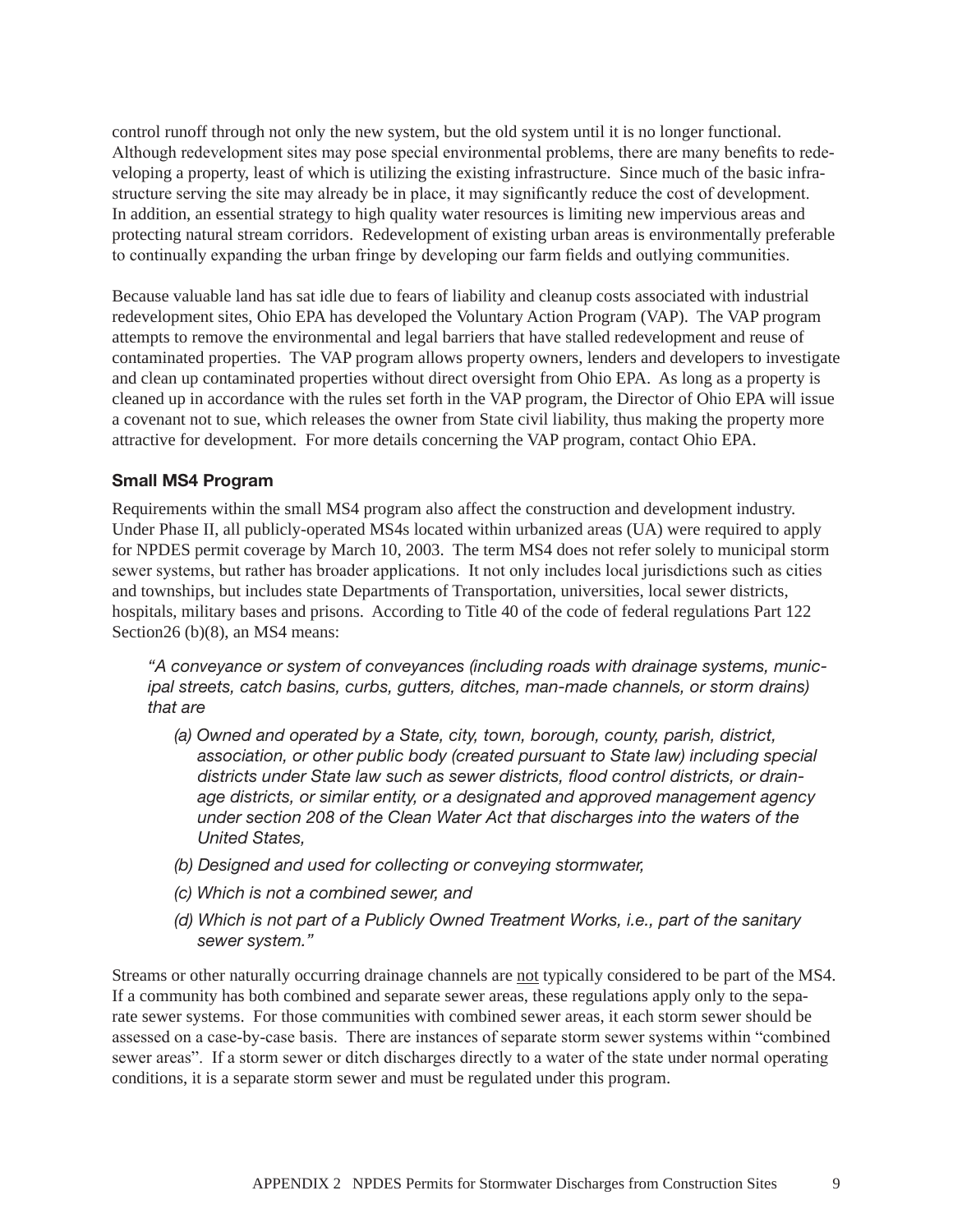The MS4 program only applies to entities, which lie with an Urbanized Area (UA). The US Census Bureau defines a UA as:

*"A land area comprising one or more places - central place(s) - and the adjacent densely settled surrounding area - urban fringe - that together have a residential population of at least 50,000 and an overall population density of at least 1,000 people per square mile."*

The boundaries of the UA for purposes of the small MS4 Stormwater NPDES Permit program were determined by the results of the 2000 Census. Maps depicting the boundaries of the UA can be obtained from Ohio EPA or downloaded from the following USEPA website:

*http://cfpub.epa.gov/npdes/stormwater/urbanmapresult.cfm?state=OH* 

Ohio EPA provides lists of jurisdictions in Ohio, which lie in whole or in part within an UA as determined by the 2000 Census. It is important to note that the boundaries of the UA change with each decennial census. However, once a municipality or township is named within a UA, it remains regulated under the NPDES stormwater program even if future censuses remove it from the UA boundary.

The NPDES permit issued to small MS4s includes two requirements, which directly affect the construction and development industry. Affected jurisdictions are required to develop a local construction site runoff control program as well as develop a post-construction stormwater management program.

# MS4 Construction Site Runoff Control

Jurisdictions within Urbanized Areas are required to develop a local sediment and erosion control program that includes the following five elements:

- (1) Pass an ordinance or other regulatory mechanism requiring the implementation of proper sediment and erosion controls and proper controls for other wastes on construction sites that disturb 1 or more acre of land in the larger common plan of development or sale, i.e., require stormwater Best Management Practices (BMPs) on construction sites. This includes redevelopment sites where 1 or more acres will be disturbed by construction activity.
- (2) Have a procedure in place for pre-construction review of the Stormwater Pollution Prevention Plan (SWP3), being sure to consider potential water quality impacts that the construction project may have on the receiving stream(s).
- (3) Site inspection during construction to ensure compliance with the SWP3.
- (4) Have sanctions to ensure compliance (such as stop work orders, monetary fines, bonding requirements or permit denial).
- (5) Establish procedures for the receipt and consideration of information submitted by the public.

In most cases, the requirements of the local program will mirror the requirements of the NPDES permit issued by Ohio EPA. Under Phase II regulations, Ohio EPA will review local programs and can certify them as a "qualifying local program". This means that if a construction site is located in a community covered by a qualifying local program, then the construction site operator's compliance with the local program constitutes compliance with the NPDES permit. Check with Ohio EPA to determine whether a particular local program has been certified. However, the operator will still be required to obtain coverage under an NPDES permit issued by Ohio EPA.

Be aware that in some cases, the qualifying local program will have more stringent requirements than the baseline requirements set forth in the NPDES permit. As such, operators should contact the municipality or township to determine local requirements regarding erosion and sediment control on construction sites.